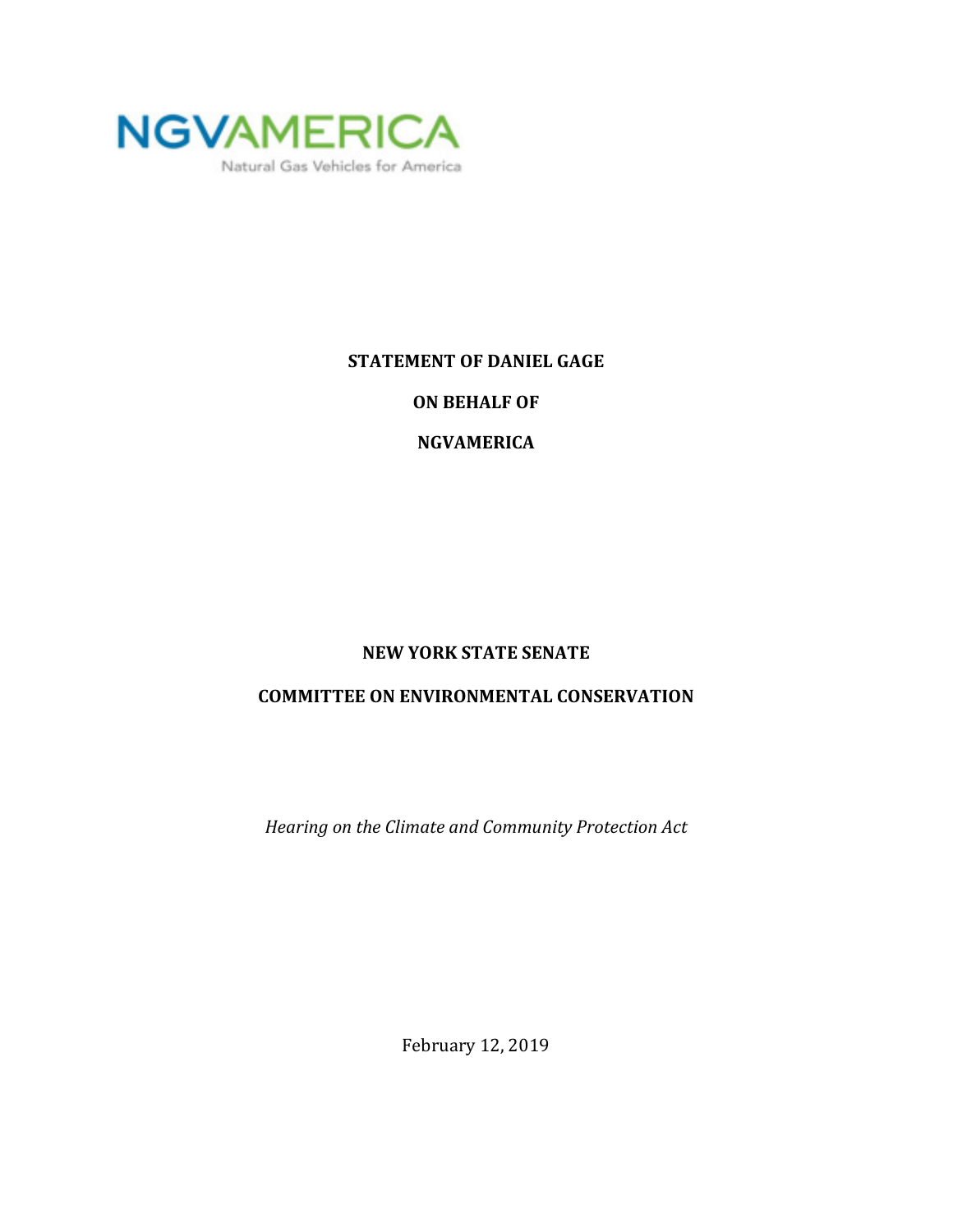Chairman Kaminsky, Chairman Engelbright, Distinguished Members of the Legislature.

I am Dan Gage, a Central New York native and President of Natural Gas Vehicles for America, the 200+ member national organization dedicated to the development of a growing, profitable, and sustainable marketplace for vehicles powered by natural gas and for using more biomethane in on-road and off-road transportation.

During my testimony over the next several minutes, the only thing we all as human beings need to do – truly need to do – to survive is to breathe. What quality of air will we be breathing?

134 million Americans live in neighborhoods with dangerously dirty air. That's more than all Americans who are food insecure and those who live in communities with unsafe drinking water combined.

Almost 40% of the U.S. population wakes every morning in communities with serious levels of criteria pollutants. Breathing in such particle pollution increases the risk of asthma, lung cancer, heart disease, and premature death. Asthma alone results in \$56 billion annually in medical costs, lost school and work days, and early deaths.

Heavy-duty trucks and buses are the #1 source of urban emissions. And 74% of heavyduty trucks on America's roads today are not certified to the latest EPA emission standard… 3 out of every 4 trucks. And the average age of a Class 6 box truck making neighborhood deliveries today is 20.3 years old.

According to the Centers for Disease Control and prevention, the largest increase in asthma rates from 2001-2009 was among children from communities of color – a 50% increase. In fact, African American children in New York are two times as likely to be hospitalized for asthma and four times as like to die from asthma than their white counterparts. That's unacceptable.

Unacceptable especially because we have an immediate, cost effective resolution to this environmental injustice… conversion of heavy-duty truck and bus fleets to run on biomethane.

Fact: the cleanest heavy-duty engine in the world runs on natural gas. And this proven, Ultra Low NOx commercially-available engine is manufactured in Jamestown, New York.

That engine is 90% cleaner than the current EPA and California Air Resources Board standard… and 90% cleaner than the cleanest new diesel engine. It is a Zero Emission Equivalent vehicle providing essentially Zero Now heavy-duty technology.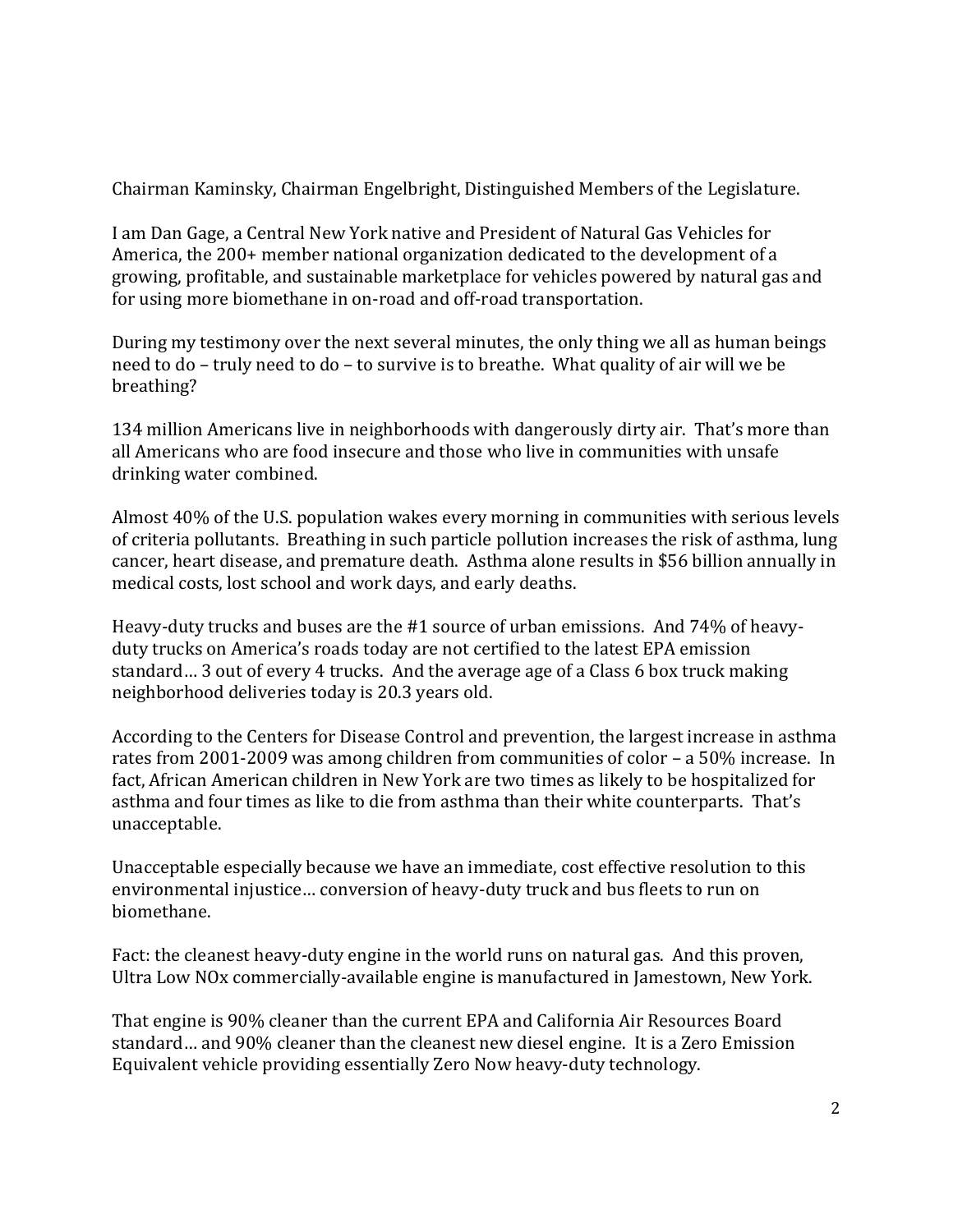And when fueled with Renewable Natural Gas (RNG) – or biogas captured above ground as organic waste breaks down, harnessed directly from decaying food waste, wastewater, agricultural waste, and landfills – these engines emit up to 125% fewer greenhouse gas emissions than diesel source to sky.

This renewable natural gas is carbon-neutral, even carbon-negative depending on the food source. In fact, biomethane has a carbon intensity of up to -303.3.

Not every pro-environmental effort needs to be an all-electric aspirational moon shot. Incremental biomethane gains have impact, like ripples in a pond.

Biomethane fuel is a proven, commercially-ready-right-now and road-tested technology. We have an established refueling infrastructure of over 2,000 stations with a mature network of manufacturers, servicers, and suppliers coast-to-coast. And natural gas fueling pays into the federal highway trust fund.

As we rapidly transition the fueling of this technology to captured biomethane, we also take a solid waste problem and create a net carbon-negative transportation solution.

In 2017, about one-quarter of all natural gas use in transportation was biomethane. In 2018, that figure was over 35%. And in states with Low Carbon Fuel Standard programs like in California, that number is well over 90%. Over the last 5 years, RNG use in transportation has increased by 840%. There is growing market demand.

Policy makers should rightly focus on the environmental and carbon impact of light-duty vehicles. But consider that minimal investments in clean medium- and heavy-duty trucks and buses yield remarkable results.

Replacing just one traditional diesel truck with one natural gas truck fueled by biomethane is the emissions equivalent of removing 119 traditional gasoline cars from our roadways. Heavy-duty equals heavy impact.

Biomethane is the only transportation fuel that not only reduces the impact on greenhouse gases but reverses its own carbon footprint.

It shouldn't just be Reduce, Reuse, Recycle. It should be Reduce, Reuse, Recycle, Reclaim, and Refuel. We can do so through increased use of biomethane in transportation.

New York should support efforts to promote the development of Renewable Natural Gas projects throughout our state and consider the establishment of its own Low Carbon Fuel Standard (LCFS) program to do so. Assembly Member Woerner recently introduced legislation to do just that – A 5262 – and we are working with Senator Parker on a same as.

These initiatives will not only have a significant environmental impact, but significant economic benefit as well.